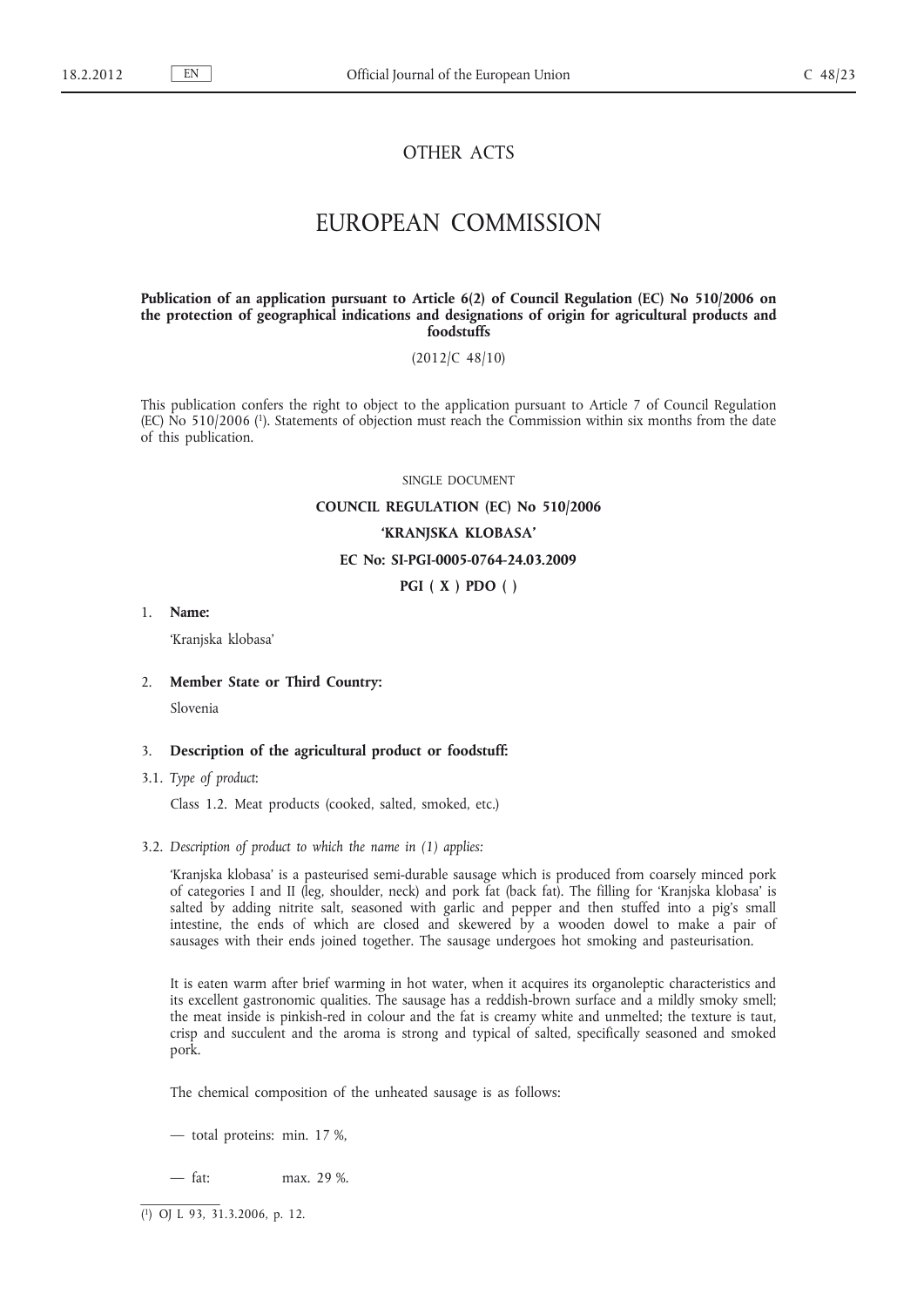#### 3.3. *Raw materials:*

The raw materials are pork meat and fat.

3.4. *Feed:*

—

3.5. *Specific steps in production that must take place in the identified geographical area:*

Selection of the meat and fat

'Kranjska klobasa' is produced from good-quality cuts of pork of category I or II (leg, shoulder, neck) and back fat. The meat is fresh and chilled (0 °C to 7 °C) or frozen (T < -18 °C) and properly defrosted. The back fat is skinless, chilled (0  $\degree$ C to 7  $\degree$ C) or frozen.

Mincing of the meat and fat

The meat is broken up by a 12 mm mincer.

The fat is cut up into pieces of a size of 8-10 mm.

## Preparing the filling

The broken-up meat and fat is mixed in proportions of 75-80 % minced meat and up to 20-25 % of hard fat.

Up to 5 % of water is added to the overall filling weight (in the form of crushed ice).

The filling is seasoned with up to 0,3 % milled black pepper and up to 0,3 % dried garlic or a proportional amount depending on the type of garlic used, and 1,8 % to 2,2 % of nitrite salt is added.

## Mixing the filling

The filling containing all these ingredients is mixed manually or mechanically until it becomes homogeneous and well-bound.

### Filling the casings

The filling is stuffed mechanically or manually into a pig's small intestine with a diameter of 32-34 mm. The filling must be stuffed compactly into the casings.

The ends are formed and closed by skewering the intestine (not the filling) in such a way that the ends of the sausages are joined together and a pair of sausages weighing 200-250 g is formed.

Sausage skewers are made of wood; they are 2,5-3 mm thick and 3-6 cm long and are broken off or cut.

### Drying of sausages

Before the sausages undergo heat treatment, their surface must be dried in order to ensure rapid and even penetration of the smoke.

The drying process takes place in a special room or in a smoking chamber at a temperature of 50-55  $^{\circ}$ C.

The process of salting and stabilising the filling takes place during the drying process.

#### Heat treatment with hot smoking

The sausages are hung on a rack with the skewer pointing upwards. Heat treatment lasts for at least two hours, during which time the temperature gradually increases until a core temperature of 70 +/- 2 °C is reached. Smoking forms part of the heat treatment and lasts 20-30 minutes. Only beech is used in the smoking process. The sausage must have a moderately intense reddish-brown colour; a sausage whose colour is excessively dark, tending towards blackish-brown, or excessively light ('anaemic') or greyish is not acceptable.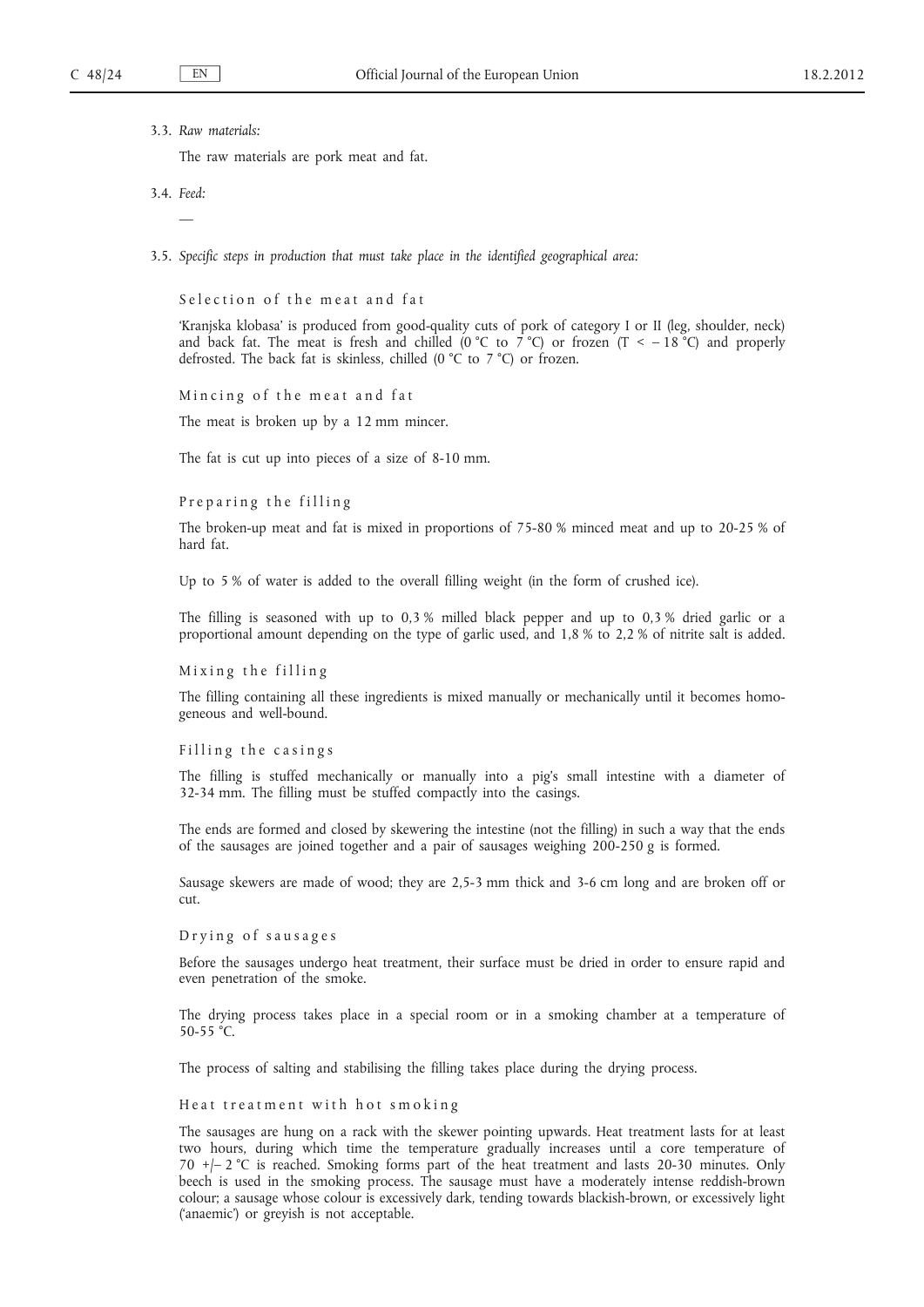Once the heat treatment, including smoking, has been completed, the sausages are cooled with cold air or by spraying them with cold water.

Process monitoring and labelling

After cooling (before storage) the sausages are examined and their external appearance is assessed (colour, relief, skewer).

 $Conservation - storage of sausages$ 

The sausages are kept at a temperature of no more than 8 °C.

They may be marketed packed or unpacked.

If unpacked (individual) sausages are marketed, each pair must be labelled.

- 3.6. *Specific rules concerning slicing, grating, packaging, etc.:*
- 3.7. *Specific rules concerning labelling:*

—

Each 'Kranjska klobasa' must be labelled in the same way:

- each product (pair) must bear a uniform self-adhesive band,
- each packaged product must bear a label.

The uniform labelling of 'Kranjska klobasa' includes:

- the 'Kranjska klobasa' logo,
- the producer's logo,
- the corresponding EU and national quality symbol.

All producers that have obtained a certificate for the production of 'Kranjska klobasa' must label products with the 'Kranjska klobasa' logo, irrespective of whether they are members of GIZ 'Kranjska klobasa' (the Kranjska klobasa Commercial Interest Association).

## 4. **Concise definition of the geographical area:**

The geographical area for the production of 'Kranjska klobasa' comprises the area within Slovenia which lies between the Alps and the Adriatic Sea, which is delimited in the west by the border with Italy, to the north by the border with Austria and to the south by the border with Croatia, and which opens up to the east towards the Pannonian Basin, stretching as far as the border with Hungary.

Under the German Empire, and subsequently the Austro-Hungarian Empire, the region of Kranjska was the only completely Slovenian region, which is why the term 'Kranjec' (Carniolian) used to be used as another name for 'Slovenian' and is still used today in everyday language to designate part of the population of Slovenia. Numerous other word combinations and designations containing the adjective 'kranjski, kranjska' are also still used today in Slovenia.

The name 'Kranjska' comes from the Slovenian word 'krajina', which meant 'country' (first recorded in 973 as the popular name 'Creina' for 'Carniola'). The Slovenian form 'Kranjska' ('Krain' and 'Krainburg' in German) predominated after the 13th century. From 1002, Kranjska was an autonomous margravate (border province) with its own margraves. Administratively, Kranjska was part of the Holy Roman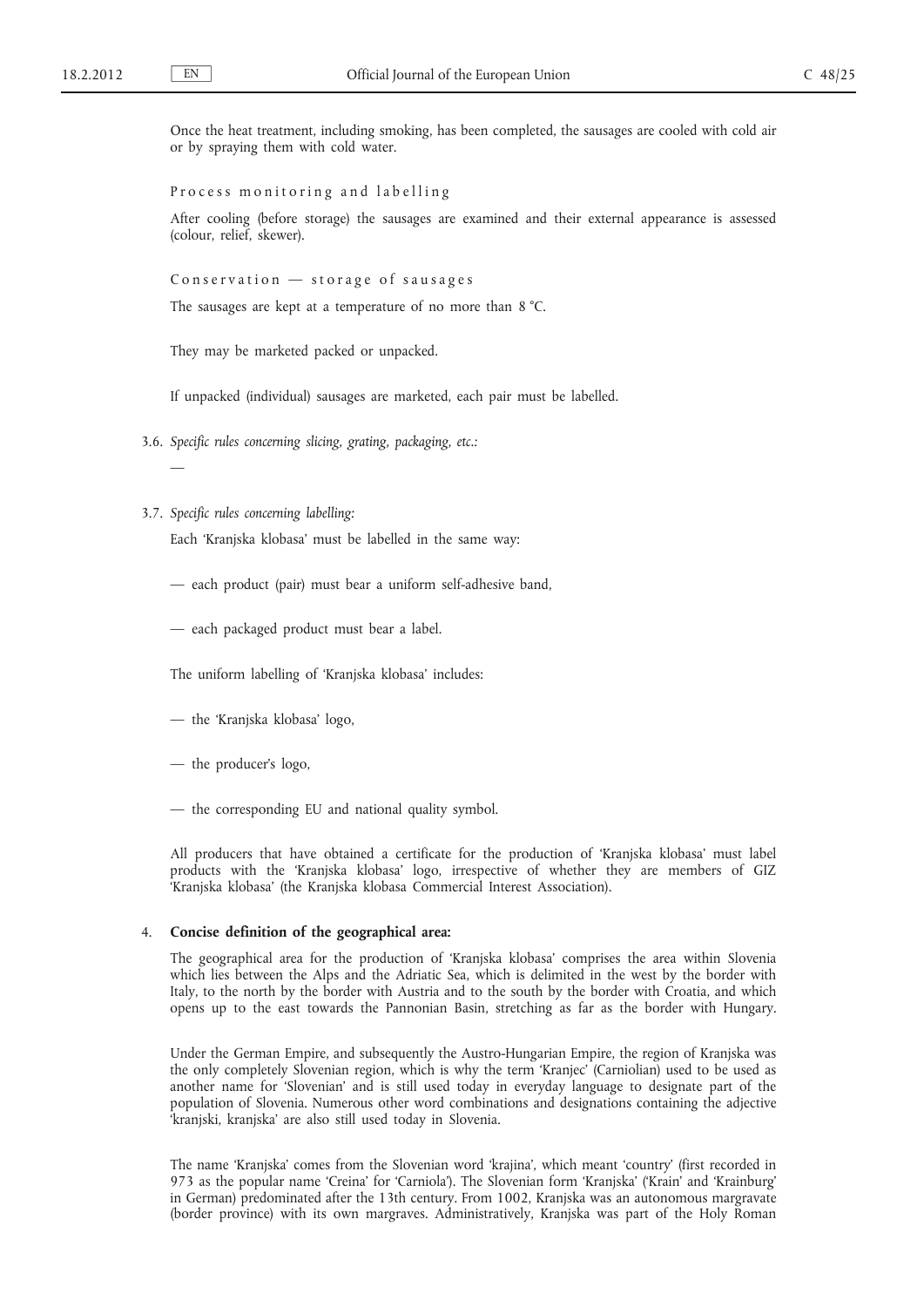Empire. In the 14th century, most of present-day Slovenia belonged to the Habsburgs. Slovenian territory was divided amongst the following lands: Kranjska (Carniola), Trst (Trieste), Istra (Istria), Goriška (Gorizia), Koroška (Carinthia) and Štajerska (Styria). Following the break-up of the Austro-Hungarian Empire in 1918, Kranjska ceased to exist as a separate entity. Slovenia is a relatively new state, having become independent only in 1991 when it broke away from the Socialist Federal Republic of Yugoslavia. The present-day Republic of Slovenia is therefore the geographical successor of the former land of Kranjska, as it includes the whole of what used to be Kranjska.

## 5. **Link with the geographical area:**

5.1. *Specificity of the geographical area:*

The definition of the geographical area is directly linked to the history of 'Kranjska klobasa'.

The natural conditions for food production, as well as the climate, have been a key factor in the development of the characteristic culinary culture, with agriculture being geared mainly towards subsistence farming. On very rugged terrain comprising mountains, valleys, basins and plains, the inhabitants have managed to preserve arable areas which have been set aside for growing feed for pigs. Pig-farming has gone hand in hand with the production of pork and pork products. Accounts of the production of pork and pork products, including sausages, date back a very long time, as shown by the excellent portrayals on medieval frescos and in certain written documents in the archives (for example the 17th-century note written in the Slovenian language by the guardian of Vrbovec castle to the lord of the land). However, all these accounts talk of pork, pork products and sausages. One of the typical products was a semi-durable sausage which, owing to the skill and know-how of the people of its region of origin and because of its specific identifying features (taste), came to be known as 'Kranjska klobasa' in the early 19th century, during the Austro-Hungarian period.

## 5.2. *Specificity of the product:*

A key factor distinguishing 'Kranjska klobasa', as it is found in Slovenia, from other similar sausages is that the traditional recipe of the Slovenian author Felicita Kalinšek (Slovenska kuharica, 1912) has been adhered to and used, adjusted only to accommodate modern technological food safety requirements (use of nitrite salt and pasteurisation). Another distinguishing characteristic of 'Kranjska klobasa' is the filling made from top-quality cuts of salted, coarsely minced pork meat and fat, seasoned with pepper and garlic and mildly hot-smoked. Only sea salt is used. The filling is stuffed into a pig's small intestine, which is shaped to form ends; the intestine is then skewered with a wooden dowel so that the ends are joined together and a pair of sausages is formed. A further characteristic of 'Kranjska klobasa' is the wooden skewers that are 2,5-3 mm thick, 3-6 cm long and are broken off or cut.

'Kranjska klobasa' does not contain any technical auxiliaries, e.g. meat paste, or other additives, e.g. polyphosphates, that are present in other varieties of sausage. The filling is stuffed only into casings made from pigs' small intestines, and the sausages are skewered in pairs with a wooden dowel. Steaming and hot-smoking (the sausage is a pasteurised product) give the surface its characteristic moderately intense reddish-brown colour. Lastly, 'Kranjska klobasa' also differs from other sausages in the ways in which it is consumed, or is recommended to be consumed, so as to achieve the best combination of flavours. Before serving, 'Kranjska klobasa' is simply warmed up in hot water rather than boiled, thus acquiring a very specific, somewhat coarse though succulent and crisp texture, with a pale pinkish-red colour when cut and a specific aroma of salted pork accompanied by an aroma of garlic, pepper and smoke.

Only beech is used in the smoking process.

5.3. *Causal link between the geographical area and a specific quality, the reputation or other characteristic of the product:*

The reputation of 'Kranjska klobasa' dates back to the multinational Austro-Hungarian Empire. 'Kranjska klobasa' is definitely one of the most original and internationally renowned Slovenian meat products, as shown by the number of 'hits' on the Internet, where 'Kranjska klobasa' is mentioned as an original Slovenian product in the majority of cases. Recent specialised literature ('Meat products handbook', Gerhard Feiner, CRC Press, 2006; <http://en.wikipedia.org/wiki/Kransky>) also mentions 'Kranjska klobasa' as being a typical unfermented sausage from Slovenia.